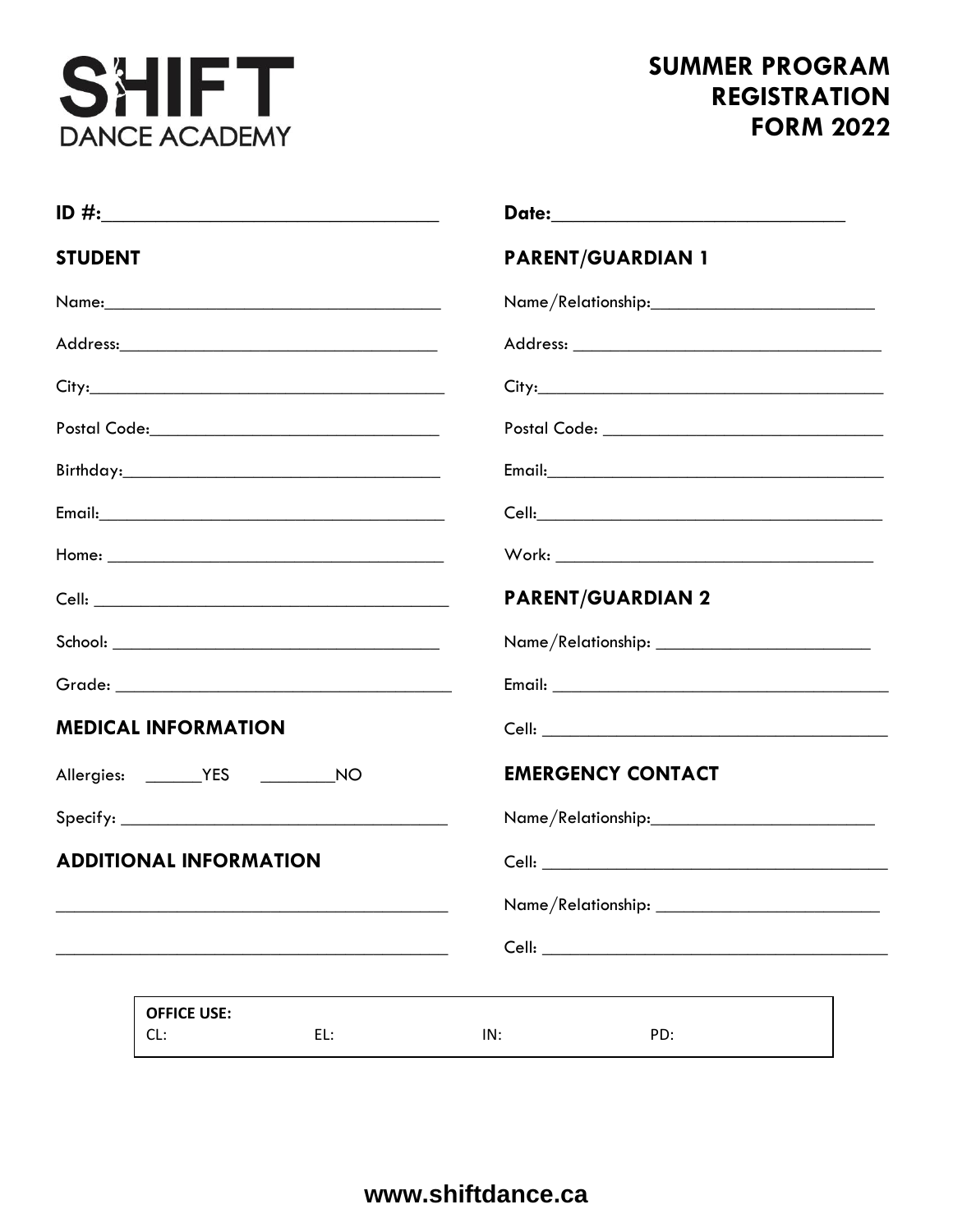

# **PROGRAM SELECTION & PAYMENT FORM**

### **Please Choose From The Following Dates:**

| <b>PROGRAMS</b>                                                                                                  | July<br>$5th - 8th$      | July<br>$11^{th} - 15^{th}$         | August<br>$8^{th} - 12^{th}$ |  |  |  |
|------------------------------------------------------------------------------------------------------------------|--------------------------|-------------------------------------|------------------------------|--|--|--|
| <b>Born To Dance - Half Day (9:30 - 12:00)</b>                                                                   | \$190.00                 |                                     |                              |  |  |  |
| Dream To Dance - Full Day (9:30 - 3:00)                                                                          |                          | \$400.00                            | \$400.00                     |  |  |  |
| Dream To Dance - Half Day (9:30 - 12:00)                                                                         |                          | \$310.00                            | \$310.00                     |  |  |  |
| Live To Dance -Intermediate (9:30 - 3:00)                                                                        |                          | \$500.00                            | \$500.00                     |  |  |  |
| Live To Dance - Intermediate Half Day (9:30 - 12:00)                                                             |                          | \$375.00                            |                              |  |  |  |
| Live To Dance -Advanced (9:30 - 3:00)                                                                            |                          | \$500.00                            | \$500.00                     |  |  |  |
| Live To Dance -Advanced - Half Day (9:30 - 12:00)                                                                |                          | \$375.00                            |                              |  |  |  |
| Destined to Dance- Intro to Competitive (9:30 - 3:00)                                                            |                          | \$475.00                            | \$475.00                     |  |  |  |
| *Prices do not include taxes.                                                                                    |                          |                                     |                              |  |  |  |
| Please choose from one of<br>the following payment<br>methods:                                                   | VISA/MC<br><b>CHEQUE</b> | <b>EFT</b> (on file)<br><b>CASH</b> |                              |  |  |  |
| *Please attach                                                                                                   |                          |                                     |                              |  |  |  |
| <b>ACCOUNT HOLDER NAME AND INFORMATION</b>                                                                       |                          |                                     |                              |  |  |  |
| Name(s) (as shown on card)                                                                                       |                          |                                     |                              |  |  |  |
| <b>Card Number</b>                                                                                               | Expiry Date (mm/yy)      |                                     |                              |  |  |  |
| Date Signed                                                                                                      | Signature of Card Holder |                                     |                              |  |  |  |
| I authorize Shift Dance Academy Ltd. to charge my credit card for any dance related expenses as detailed in this |                          |                                     |                              |  |  |  |

registration package.

I represent and warrant that all persons whose signatures are required for this bank account have signed this Authorization. Prices include applicable taxes.

Payment Details: Payment for Summer 2022 Programs will be processed immediately upon registration. In the event that in studio-instruction is unavailable, all classes will run as scheduled through a digital platform.

**Cancellation Policy:** Any Summer Program changes, or cancellation must be provided in writing to Shift Dance Academy, 14 business days prior to the start of the Summer Program selected. No refunds will be provided beyond that point. All cancellations are subject to a 15% non-refundable administration fee.

**Health & Safety:** Shift Dance Academy staff reserve the right to send any dancer showing flu/illness- like symptoms home for the safety for all parties. No refunds will be given for missed classes.

**I agree to pay all tuition related and additional fees detailed in this registration package for each student enrolled at SHIFT DANCE ACADEMY LTD.**

> **PARENT INITIALS**

### **[www.shiftdance.ca](http://www.shiftdance.ca/)**